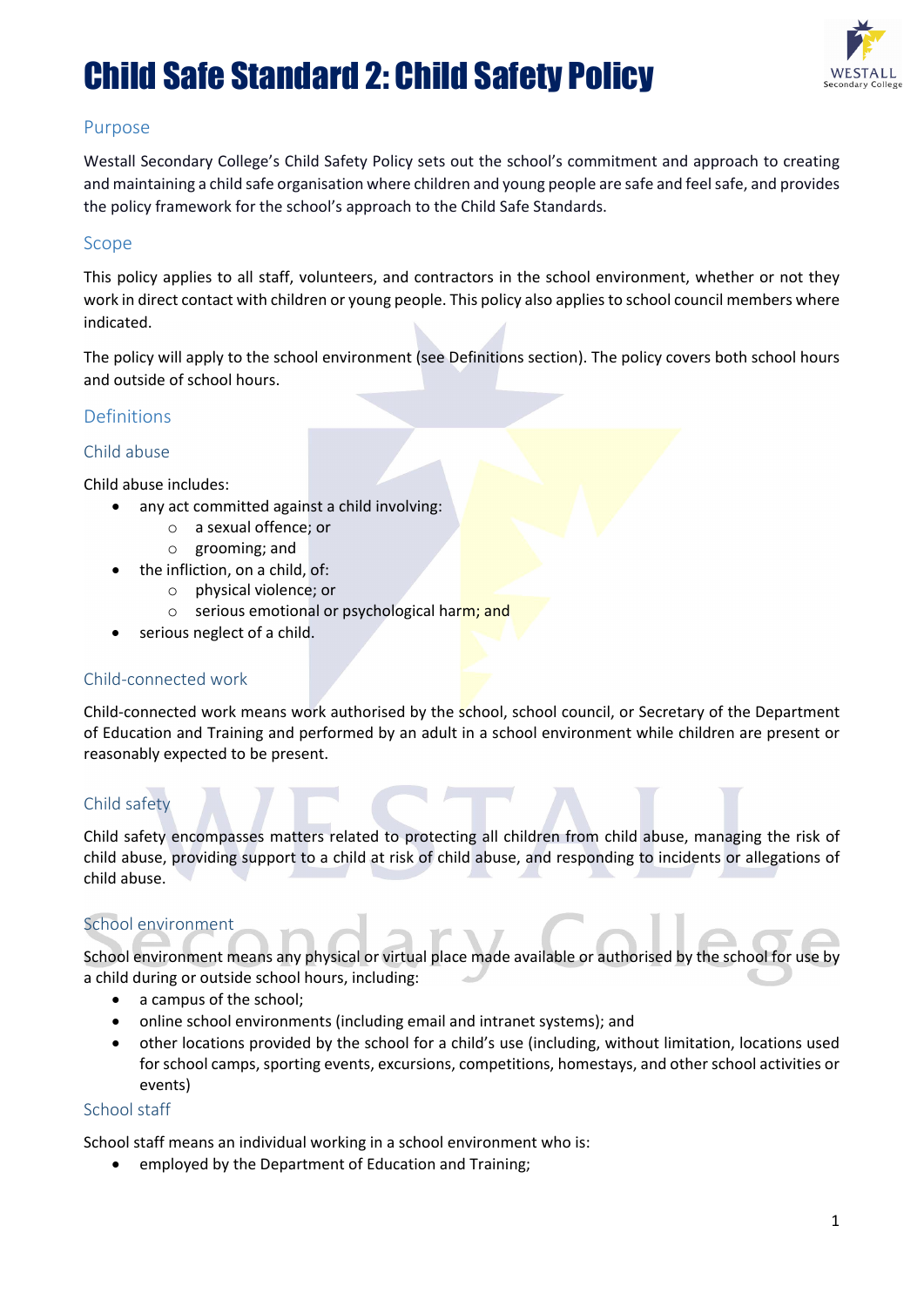

- directly engaged or employed by a school council; or
- a volunteer or a contracted service provider (whether or not a body corporate or any other person is an intermediary).

## STATEMENT OF COMMITMENT TO CHILD SAFETY AND CHILD SAFETY PRINCIPI **FS**

Westall Secondary College is committed to the safety and wellbeing of all children and young people. This will be the primary focus of our care and decision-making.

The school's approach to creating and maintaining a child safe school environment is guided by our school philosophy and values:

#### **CARE FOR YOURSELF - PERSONAL WORTH**

Every individual matters, all members of the College community are encouraged to display positive behaviours that contribute to their educational, physical, social and emotional development.

#### **CARE FOR OTHERS - RESPECT AND COURTEOUS RELATIONSHIPS**

The basis of all interactions within the College is the belief that all individuals, staff, students and parents have the right to be treated respectfully in a safe learning environment. Basic democratic principles underpin this.

#### **CARE FOR YOUR SCHOOL - RESPECT YOUR ENVIRONMENT**

The College is committed to the provision of a learning environment that is safe, attractive and appropriate to its function.

#### **CARE FOR YOUR LEARNING - STRIVE FOR EXCELLENCE**

All individuals can learn and can work towards achieving their full potential. The College is committed to providing engaging curriculum that will assist individuals in successfully achieving their goals within and through education.

#### **Westall Secondary College is committed to child safety.**

- We want children and adolescents to be safe, happy and empowered.
- We support and respect all children and adolescents, as well as our staff and volunteers.
- We are committed to the safety, participation and empowerment of all children and adolescents.
- We have zero tolerance of child abuse, and all allegations and safety concerns will be treated very seriously and consistently with our robust policies and procedures.
- We have legal, ethical and moral obligations to contact authorities when we are worried about a child's safety, which we follow rigorously.
- Westall Secondary College is committed to preventing child abuse and identifying risks early, and removing and reducing these risks.
- Westall Secondary College has robust human resources and recruitment practices for all staff and volunteers.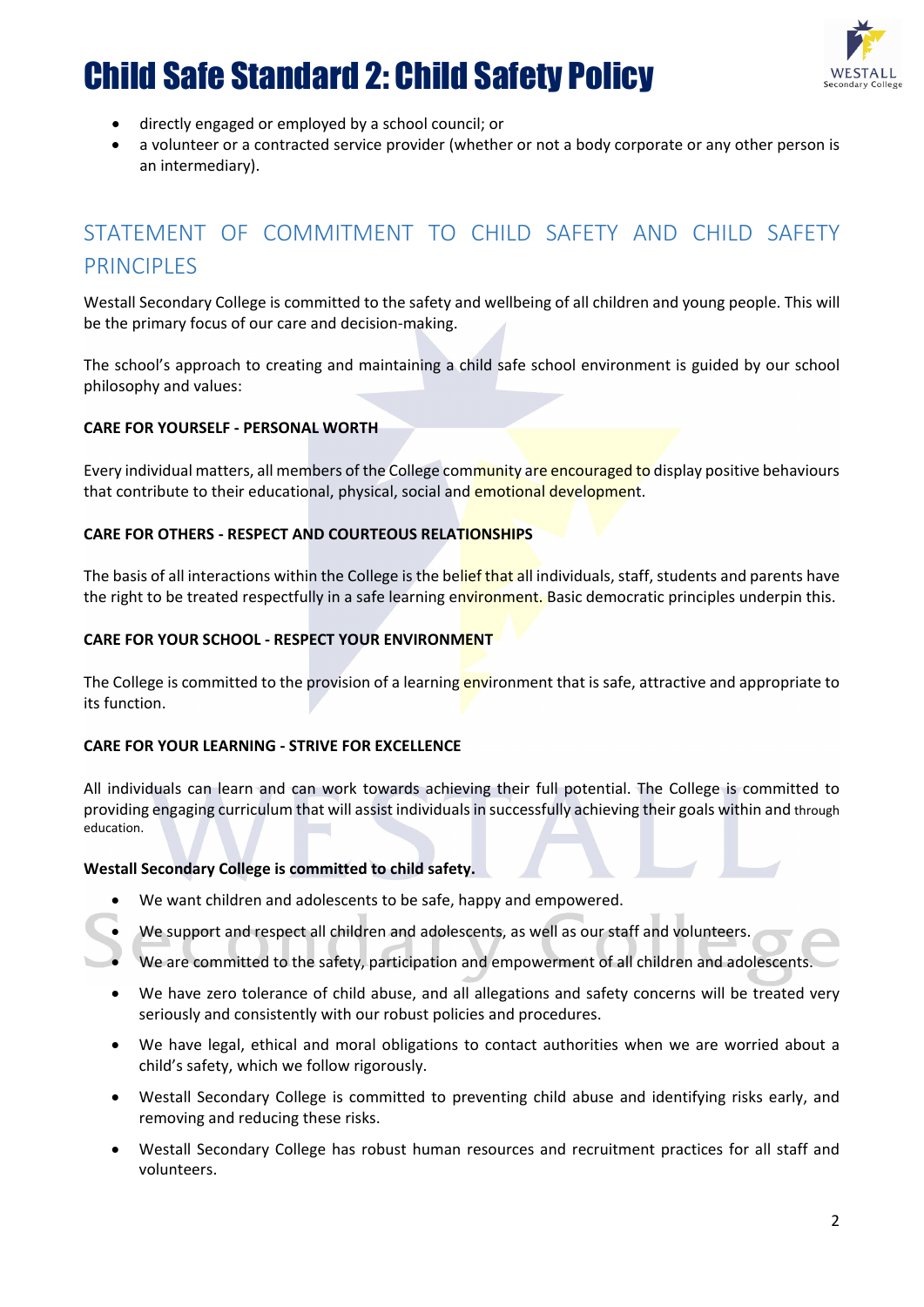

- Westall Secondary College is committed to regularly training and educating our staff and volunteers on child abuse risks.
- We have specific policies, procedures and training in place that support our leadership team, staff and volunteers to achieve these commitments.

Westall Secondary College has zero tolerance for child abuse.

We are committed to providing a child safe environment where children and young people are safe and feel safe, and their voices are heard about decisions that affect their lives. Our child safe policies, procedures, strategies and practices will be inclusive of the needs of all children, particularly Aboriginal and Torres Strait Islander children, children from culturally and linguistically diverse backgrounds, children with disabilities, and children who are vulnerable

Every person involved in Westall Secondary College has a responsibility to understand the important and specific role they play individually and collectively to ensure that the wellbeing and safety of all children and young people is at the forefront of all they do and every decision they make.

#### Child safety principles

In its planning, decision-making and operations, Westall Secondary College will:

- 1. Take a preventative, proactive and participatory approach to child safety;
- 2. Value and empower children to participate in decisions which affect their lives;
- 3. Foster a culture of openness that supports all persons to safely disclose risks of harm to children;
- 4. Respect diversity in cultures and child rearing practices while keeping child safety paramount;
- 5. Provide written guidance on appropriate conduct and behaviour towards children;
- 6. Engage only the most suitable people to work with children and have high quality staff and volunteer supervision and professional development;
- 7. Ensure children know who to talk with if the all are worried or are feeling unsafe, and that they are comfortable and encouraged to raise such concerns;
- 8. Report suspected abuse, neglect or mistreatment promptly to the appropriate authorities;
- 9. Share information appropriately and lawfully with other organisations where the safety and wellbeing of children is at risk; and
- 10. Value the input of and communicate regularly with families and carers

## POLICY

#### Strategies to embed a child safe culture

Westall Secondary College's culture encourages staff, students, parents and the school community to raise, discuss and scrutinise child safety concerns. This makes it more difficult for abuse to occur and remain hidden.

All child safety documents, including this policy, the Child Safety Code of Conduct, the school's Child Safety Responding and Reporting Obligations (including Mandatory Reporting) Policy and Procedures, *[Identifying](https://www.education.vic.gov.au/Documents/about/programs/health/protect/ChildSafeStandard5_SchoolsGuide.pdf)  [and Responding to All Forms of Abuse in Victorian Schools](https://www.education.vic.gov.au/Documents/about/programs/health/protect/ChildSafeStandard5_SchoolsGuide.pdf)* and the [Four Critical Actions for Schools](https://www.education.vic.gov.au/Documents/about/programs/health/protect/FourCriticalActions_ChildAbuse.pdf) are readily available online and in hard copy from School Documentation on Compass and sub schools offices for all staff and students to read at any time.

Child safety is everyone's responsibility. **All school staff** are required to:

• Act in accordance with the school's Child Safety Code of Conduct, which clearly sets out the difference between appropriate and inappropriate behaviour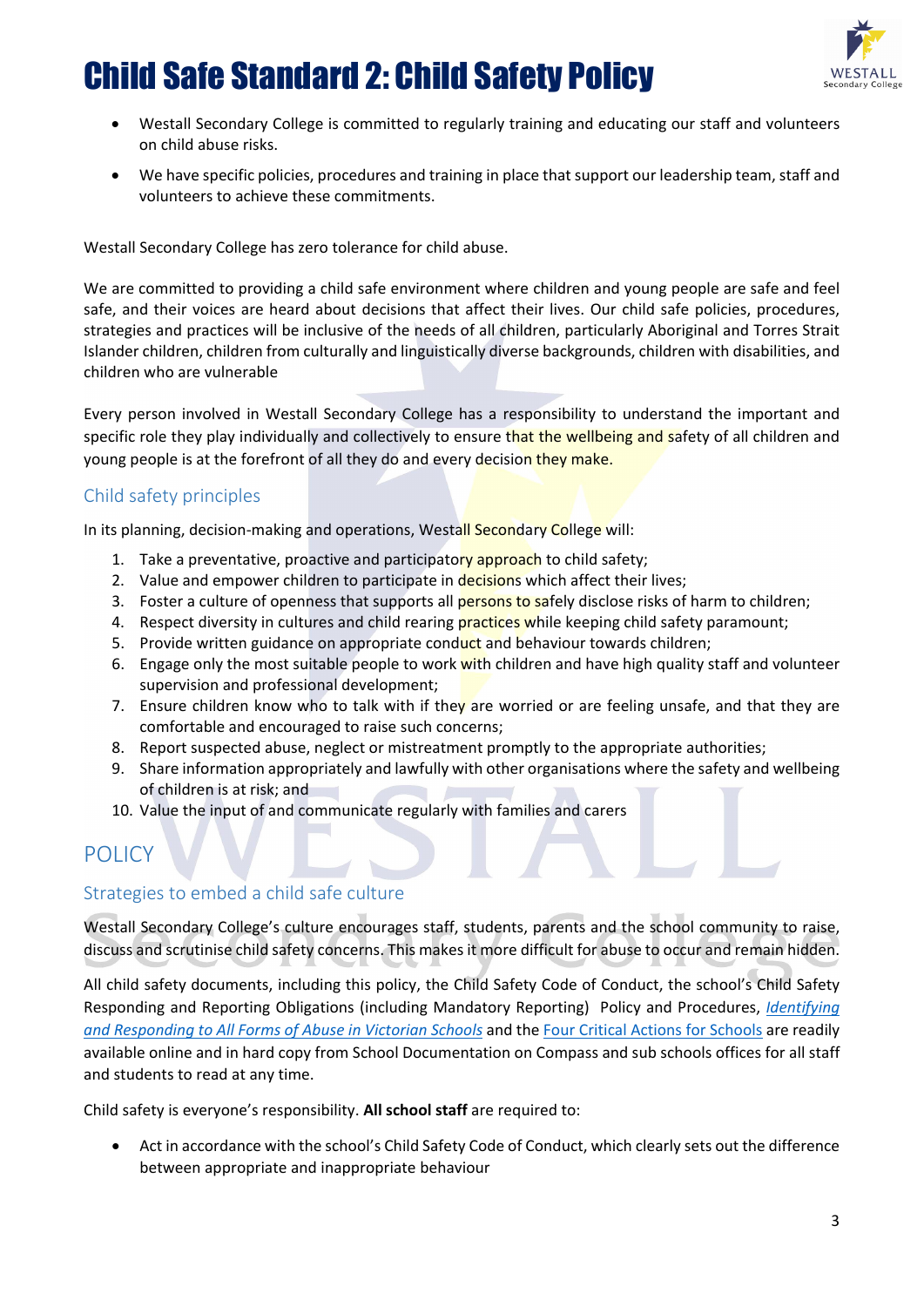

- Act in accordance with the Child Safety Responding and Reporting Obligations (including Mandatory Reporting) Policy and Procedures at all times, including following the [Four Critical Actions for Schools](https://www.education.vic.gov.au/Documents/about/programs/health/protect/FourCriticalActions_ChildAbuse.pdf) where necessary
- Undertake annual guidance and training on child safety
- Act in accordance with their legal obligations, including:
	- o Failure to disclose offence (applies to all adults)
	- o Duty of care (applies to all school staff)
	- o Mandatory reporting obligations (applies to all mandatory reporters, including teachers, principals, registered psychologists, and registered doctors and nurses)
	- o Failure to protect offence (applies to a person in a position of authority within the school)
	- $\circ$  Reportable conduct obligations (applies to all school staff in reporting conduct to the principal, and applies to the principal in reporting to Employee Conduct Branch)
	- o Organisational duty of care (applies to the school as an organisation)
	- o For more information on these obligations, see [Identifying and Responding to All Forms of](https://www.education.vic.gov.au/Documents/about/programs/health/protect/ChildSafeStandard5_SchoolsGuide.pdf)  [Abuse in Victorian Schools.](https://www.education.vic.gov.au/Documents/about/programs/health/protect/ChildSafeStandard5_SchoolsGuide.pdf)

As part of Westall Secondary College's child safe culture, **school leadership** (including the principal and assistant principal[s]) will:

- Consider the diversity of all children, including (but not limited to) the needs of Aboriginal and Torres Strait Islander children, children from culturally and linguistically diverse backgrounds, children with disabilities, and children who are vulnerable, when implementing the Child Safe Standards
- Ensure that child safety is a regular agenda item at school leadership meetings and staff meetings
- Encourage and enable staff professional learning and training to build deeper understandings of child safety and prevention of abuse
- Ensure that no one is prohibited or discouraged from reporting an allegation of child abuse to a person external to the school or from making records of any allegation.

As part of Westall Secondary College's child safe culture, **school mandatory reporting staff** are required to:

- Complete the Protecting Children [Mandatory reporting and other obligations](http://elearn.com.au/det/protectingchildren/) online module every year
- Read the school's Child Safety Code of Conduct on induction, and maintain familiarity with that document
- Read the school's Child Safety Responding and Reporting Obligations(including Mandatory Reporting) Policy and Procedures on induction, and maintain familiarity with that document
- Read the school's Child Safety Policy (this document) on induction, and maintain familiarity with that document.

As part of Westall Secondary College's child safe culture, in performing the functions and powers given to them under the *Education and Training Reform Act 2006*, **school councils and school council members** will:

- Ensure that child safety is a regular agenda item at school council meetings
- Consider the diversity of all children, including (but not limited to) the needs of Aboriginal and Torres Strait Islander children, children from culturally and linguistically diverse backgrounds, children with disabilities, and children who are vulnerable, when making decisions regarding the Child Safe **Standards**
- Undertake annual guidance and training on child safety, such as the Child Safe Standards School [Council Training](https://www.education.vic.gov.au/Documents/about/programs/health/protect/school-council-training.pptx) PowerPoint.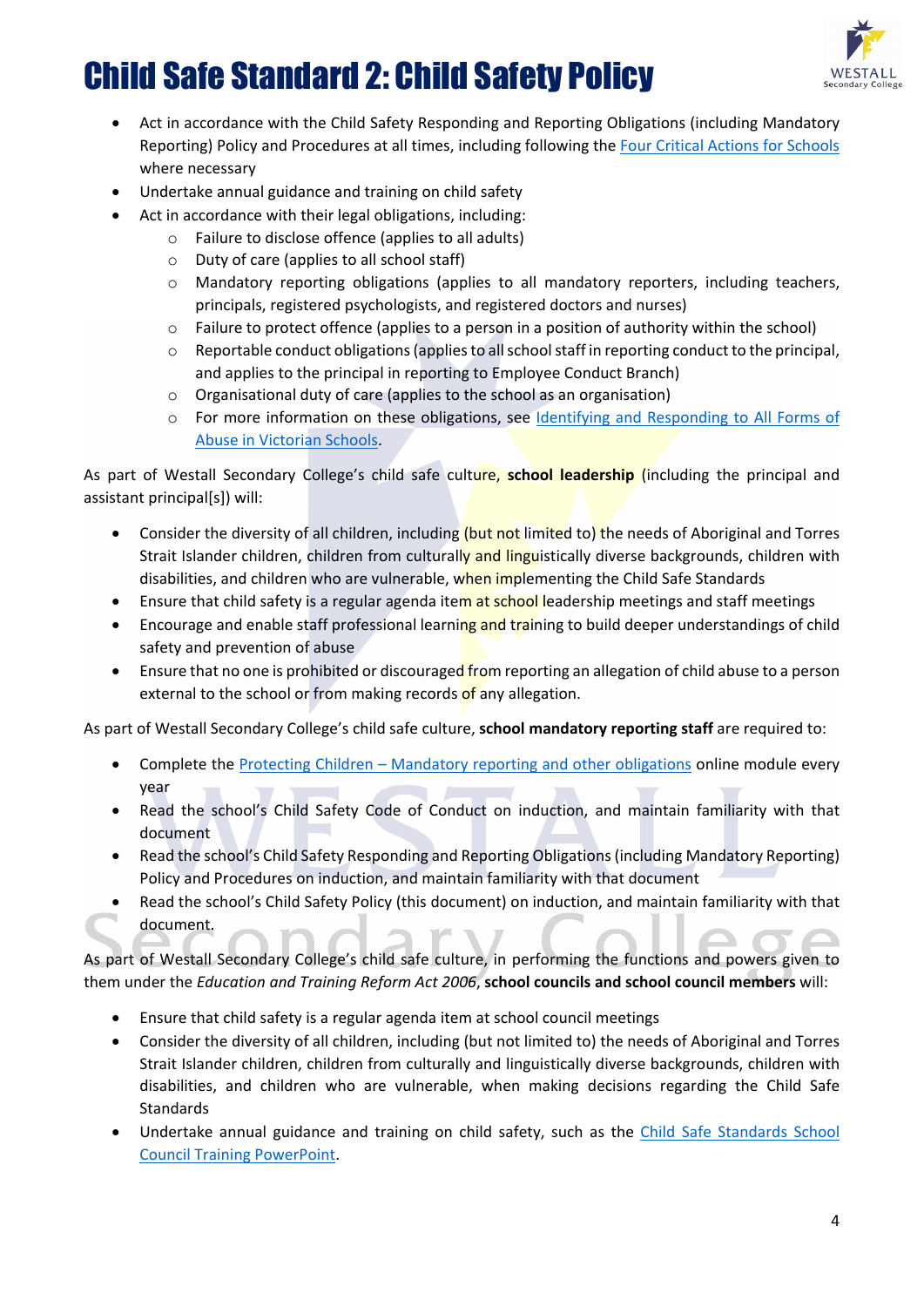

- Approve the Child Safety Code of Conduct to the extent that it applies to school council employees and members, and if updated, note the new document in its school council meeting minutes
- When hiring employees, ensure that selection, supervision and management practices are child safe (unless delegated to the principal).

School leadership will maintain records of the above processes.

#### Roles and responsibilities

School leaders will ensure that each person understands their role, responsibilities and behaviour expected in protecting children and young people from abuse and neglect. Staff will comply with the school's Child Safety Code of Conduct, which sets out clearly the difference between appropriate and inappropriate behaviour.

Specific child safety responsibilities:

- The Principal Team is responsible for reviewing and updating the Child Safety Policy every 3 years.
- The Student Wellbeing Coordinator is responsible for monitoring the school's compliance with the Child Safety Policy. The school community should approach Principal Team if they have any concerns about the school's compliance with the Child Safety Policy.
- The Principal Team is responsible for informing the school community about this policy, and making it publicly available.
- Other specific roles and responsibilities are named in Westall Secondary College's other child safety policies and procedures, including the Child Safety Code of Conduct, Child Safety Responding and Reporting Obligations (including Mandatory Reporting) Policy and Procedures, and risk assessment register.

## Recruitment

Westall Secondary College follows the Department's Recruitment in Schools guide to ensure child safe recruitment practices, available on the [Department's website.](https://www.education.vic.gov.au/hrweb/careers/Pages/recruitinsch.aspx)

All prospective volunteers are required to comply with our school's Volunteers Policy, including in relation to assessing the suitability of prospective volunteers and obtaining checks required under this policy.

#### Training and supervision

Training and education is important to ensure that everyone in the school understands that child safety is everyone's responsibility.

Our school culture aims for all staff and volunteers (in addition to parents/carers and children) to feel confident and comfortable in coming forward with any allegations or suspicions of child abuse or child safety concerns. We train our staff and volunteers to identify, assess, and minimise risks of child abuse and to detect potential signs of child abuse. This training occurs annually or more often as required.

We also support our staff and volunteers through ongoing supervision to develop their skills to protect children from abuse, to promote the cultural safety of Aboriginal and Torres Strait Islander children and children from linguistically and/or diverse backgrounds, and the safety of children with a disability and vulnerable children.

New employees and volunteers will be inducted into the school, including by being referred to the Child Safety Policy (this document), the Child Safety Code of Conduct, and the Child Safety Responding and Reporting Obligations (including Mandatory Reporting) Policy and Procedures on the school website. They will also be supervised regularly to ensure they understand our school's commitment to child safety, and that their behaviour towards children is safe and appropriate. All employees of our school will be monitored and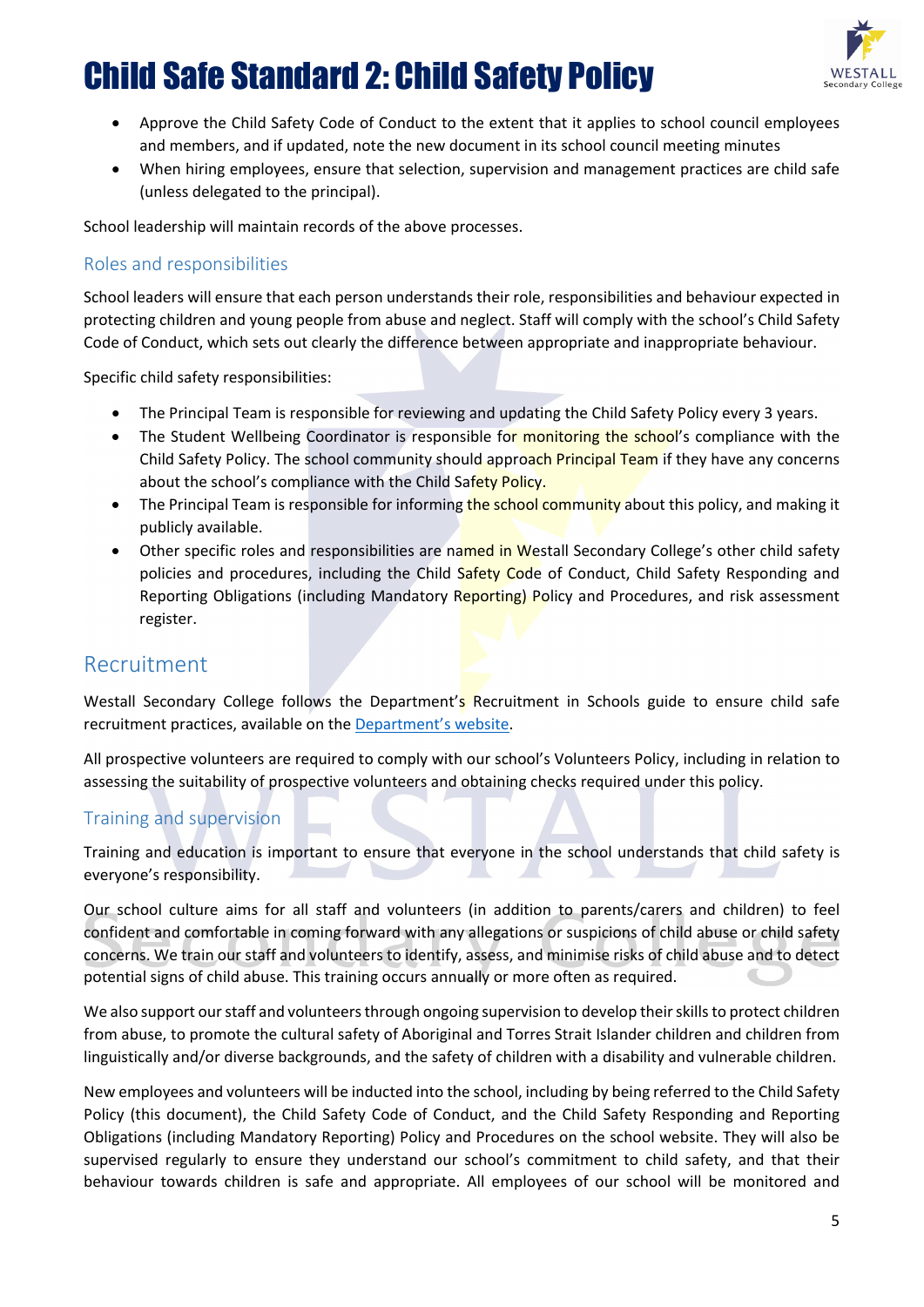

assessed via regular performance review to ensure their continuing suitability for child-connected work. Any inappropriate behaviour will be reported by school staff to the Principal or Assistant Principal and will be managed in accordance with Westall Secondary College's Child Safety Responding and Reporting Obligations (including Mandatory Reporting) Policy and Procedures where required.

#### Reporting a child safety concern or complaint

The school has clear expectations for all staff and volunteers(including homestay providers) in making a report about a child or young person who may be in need of protection. All staff (including school council employees) must follow the school's Child Safety Responding and Reporting Obligations (including Mandatory Reporting) Policy and Procedures, including following the Four Critical Actions for Schools if there is an incident, disclosure or suspicion of child abuse. Immediate actions should include reporting their concerns to DHHS Child Protection, Victoria Police and/or another appropriate agency and notifying the principal or a member of the school leadership team of their concerns and the reasons for those concerns.

Westall Secondary College will never prohibit or discourage school staff from reporting an allegation of child abuse. The school will always take action to respond to a complaint in accordance with the school's Child Safety Responding and Reporting Obligations (including Mandatory Reporting) Policy and Procedures. In accordance with Action 4 of the Four Critical Actions for Schools, Westall Secondary College will provide ongoing support for students affected by child abuse.

The Child Safety Responding and Reporting Obligations (including Mandatory Reporting) Policy and Procedures can be found on the College's website and on Compass for staff.

#### Risk reduction and management

Westall Secondary College believes the wellbeing of children and young people is paramount, and is vigilant in ensuring proper risk management processes, found in the school's risk assessment. The school recognises there are potential risks to children and young people and will take a risk management approach by undertaking preventative measures.

We will identify and mitigate the risks of child abuse in school environments by taking into account the nature of each school environment, the activities expected to be conducted in that environment and the characteristics and needs of all children expected to be present in that environment.

Westall Secondary College monitors and evaluates the effectiveness of the actions it takes to reduce or remove risks to child safety, more information can be found in the school's risk assessment register.

#### Listening to, communicating with and empowering children

Westall Secondary College has developed a safe, inclusive and supportive environment that involves and communicates with children, young people and their parents/carers. We encourage child and parent/carer involvement and engagement that informs safe school operations and builds the capability of children and parents/carers to understand their rights and their responsibilities. Our school is committed to supporting and encouraging students to use their voice to raise and share their concerns with a trusted adult at any time of need. Students can access information on how to report abuse by visiting our Wellbeing team at the College's Wellbeing Centre.

When the school is gathering information in relation to a complaint about alleged misconduct with or abuse of a child, the school will listen to the complainant's account and take them seriously, check understanding and keep the child (and/or their parents/carers, as appropriate) informed about progress.

The school will promote the Child Safe Standards in ways that are readily accessible, easy to understand, and user-friendly to children, including: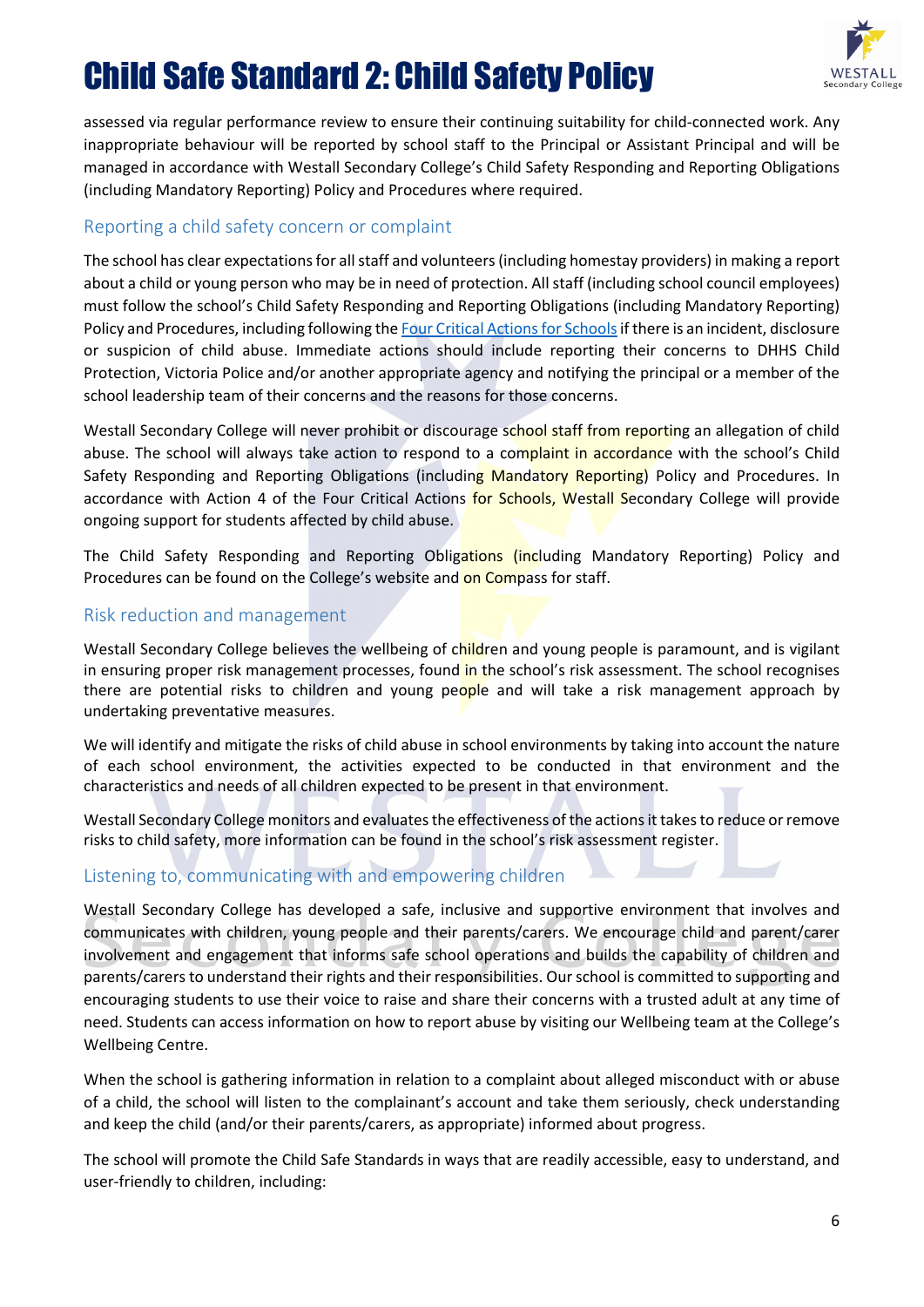

- All of our child safety policies and procedures will be available for the students and parents at Westall Secondary College to read on the College website and Compass.
- PROTECT Child Safety posters will be displayed across the school
- School newsletters will inform students and the school community about the school's commitment to child safety, and strategies or initiatives that the school is taking to ensure student safety
- [Insert all other ways your school promotes the Child Safe Standards, for example: age-appropriate discussion of child safety with students, students making and displaying their own child safety posters, child safety policies and procedures are written in child-friendly language or a language other than English that is relevant to your school, the Four Critical Actions are actively taught to mandatory reporters and other school staff, the whole school is encouraged to contribute to risk assessment and mitigation, the Child Safe Standards are addressed and explained at year level assemblies or parent information sessions].

The school will use its health and wellbeing programs to deliver appropriate education to its students about:

- standards of behaviour for students attending the school;
- healthy and respectful relationships (including sexuality);
- resilience; and
- child abuse awareness and prevention.

#### Communications

This school is committed to communicating our child safety strategies to the school community through:

- Ensuring that the Child Safety Policy (this document). Code of Conduct, and the Child Safety Responding and Reporting Obligations (including Mandatory Reporting) Policy and Procedure are available on the school website
- Ensuring that child safety is a regular agenda *item* at school leadership meetings and staff meetings for discussion
- Discussing child safety at school tours with prospective parents, at parent information sessions and in volunteer induction processes.

#### Confidentiality and privacy

This school collects, uses and discloses information about particular children and their families in accordance with Victorian privacy law and other relevant laws. The principles regulating the collection, use and storage of information is included in the Department of Education and Training's Schools' [Privacy Policy.](https://www.education.vic.gov.au/Pages/schoolsprivacypolicy.aspx)

#### Related policies and documents

Related policies and documents include:

- WSC Bullying prevention policy
- WSC Child Safety Responding and Reporting Obligations (including Mandatory Reporting) Policy and Procedures
- [Identifying and Responding to All Forms of Abuse in Victorian Schools](https://www.education.vic.gov.au/Documents/about/programs/health/protect/ChildSafeStandard5_SchoolsGuide.pdf)
- [Four Critical Actions for Schools](https://www.education.vic.gov.au/Documents/about/programs/health/protect/FourCriticalActions_ChildAbuse.pdf)
- [Recording your actions: Responding to suspected child abuse –](https://www.education.vic.gov.au/Documents/about/programs/health/protect/PROTECT_Schoolstemplate.pdf) A template for Victorian schools
- [Identifying and Responding to Student Sexual Offending](https://www.education.vic.gov.au/Documents/about/programs/health/protect/SSO_Policy.pdf)
- [Four Critical Actions for Schools: Responding to Student Sexual Offending](https://www.education.vic.gov.au/Documents/about/programs/health/protect/FourCriticalActions_SSO.pdf)
- [Policy and Advisory Library](https://www.education.vic.gov.au/school/principals/spag/safety/Pages/dutyofcare.aspx) Duty of Care